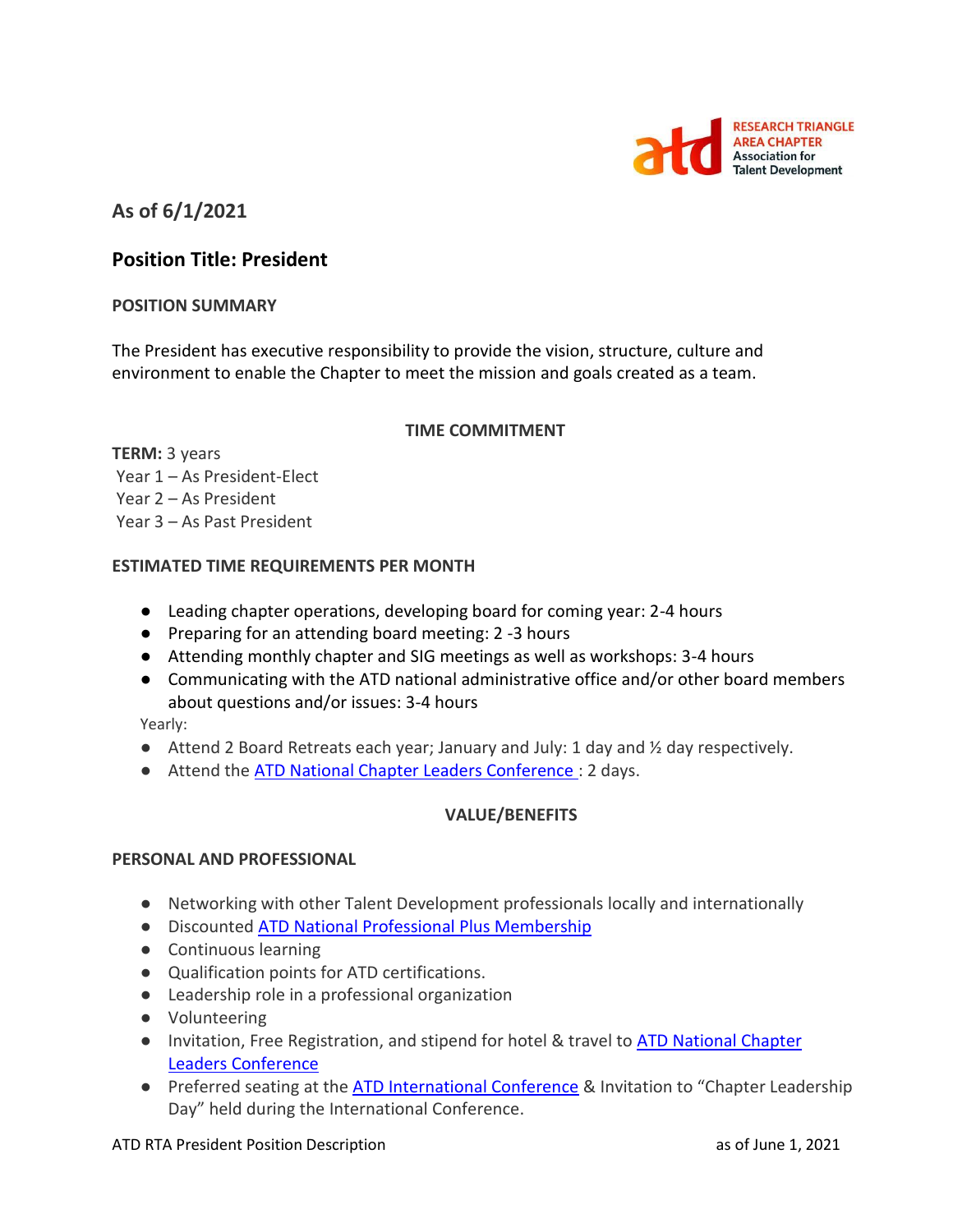### **RESPONSIBILITIES**

#### **OPERATIONS**

- Oversee all ATD Chapter Affiliation Requirements (CARE) and ensure adherence to the requirements.
- Assure all board and business operations functions understand member needs and deliver superior service and assure ATD Chapter Affiliation Requirements (CARE) are met.
- Provide encouragement, support, resources, feedback to individual Board members, especially President-Elect.
- Validate vision and mission and goal setting.
- Establish and maintain effective processes and communication to enable the board to serve members effectively.
- Review the progress of goals, strategies, and projects at monthly Board meetings.
- Lead an effective transition to a new board annually.
- Lead monthly Board and chapter meetings; participate in other chapter events/committee meetings as available.
- Lead board and chapter members in affiliating, collaborating, and using regional and national resources, including Chapter member companies.
- Represent chapter professionally and ethically in all business functions/organizational activities.
- Works with VP Programs co-host the December Awards program.
- Attend all monthly chapter meetings and the Annual Leadership Conference (ALC).
- Write monthly articles for the newsletter in collaboration with the VP of Communications.

### **BOARD ROLE**

- Facilitates, updates, and manages the completion of the Boards Strategic Plan located in the PLANNING section of the [ATD RTA Board Google Site](https://sites.google.com/site/rtaboardofdirectors/home)
- Facilitates, updates, and manages the completion of the Boards Risk Assessment Plan located in the PLANNING section of the [ATD RTA Board Google Site](https://sites.google.com/site/rtaboardofdirectors/home)
- 3 days before creates for monthly board meeting [currently 2nd Tuesday of every month] and posts agenda in the PLANNING section of the [ATD RTA Board Google Site](https://sites.google.com/site/rtaboardofdirectors/home)
- Within 3 days after the monthly board meeting ensure the minutes and action items are available to all board members in the PLANNING section of [ATD RTA Board Google Site](https://sites.google.com/site/rtaboardofdirectors/home)
- Plans and facilitates 2 Board Retreats each year: January 1 day and July  $\frac{1}{2}$  day. Sample agendas are located in the PLANNING section of the [ATD RTA Board Google Site](https://sites.google.com/site/rtaboardofdirectors/home)
- Facilitates, with other board members, the creation of the Chapter's Annual Report, located in the PLANNING section of the [ATD RTA Board Google Site,](https://sites.google.com/site/rtaboardofdirectors/home) and present the report to all members at the December Member Appreciation meeting
- Facilitates, with other board members, the creation of an "About the Chapter" presentation and present it at the January Open House; located in the PLANNING section of the ATD RTA Board [Google Site](https://sites.google.com/site/rtaboardofdirectors/home)
- Attends and leads monthly board meetings and chapter meetings.